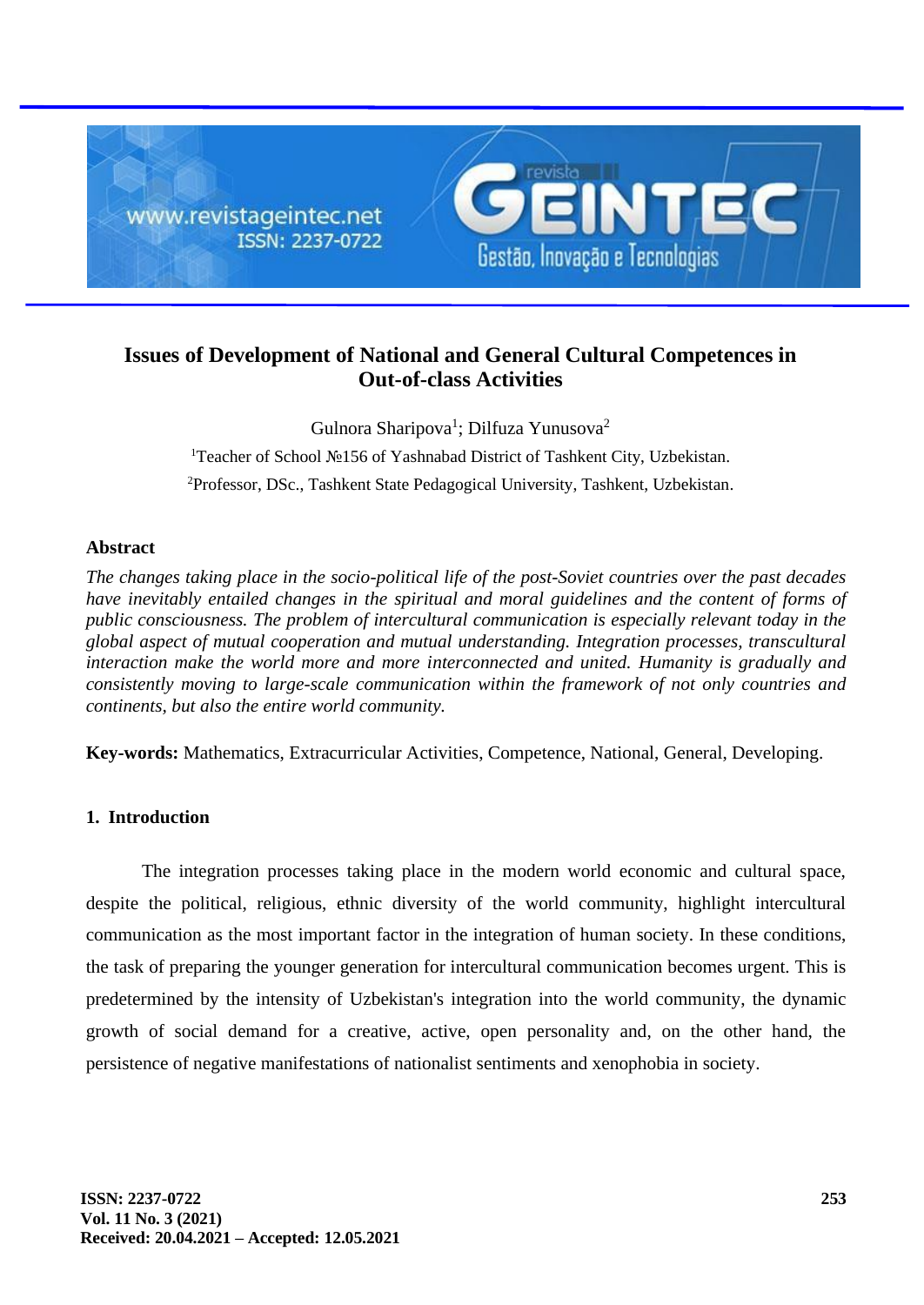#### **2. The Main Results and Findings**

The research and development of models for the formation of intercultural competence in students and students are devoted to the works of I.I. Khaleeva, V.V. Safonova, A.L. Berdichevsky, S.G. Ter-Minasova, V.P. Furmanova, P.V. Sysoeva and others, in which the issues of humanistically oriented education, contributing to the development of the student's personality, are considered. The philosophical aspect of the problem of the formation of intercultural competence is presented in the works of M.M. Bakhtin, B.C. Bibler, M.S. Kagan, B.D. Parygina and others. Questions of the influence of a foreign language on the development, formation and upbringing of the student's personality are highlighted in the research of N.V. Baryshnikova, A.L. Berdichevsky, I.L. Beam, I.A. Winter, N.D. Galskova, E.I. Passova and others.

In the studied literature, general provisions are determined, various approaches and technologies are developed, attempts are made to philosophically substantiate an intercultural approach to teaching foreign languages. But, despite the obvious interest in this problem, the theory of this issue remains poorly developed and, as practice shows, in the national general education school, the intercultural component remains insufficiently studied.

Taking into account the above, the formation of intercultural competence of senior pupils in the conditions of a rural school seems to us to be a problem of social and scientific importance. Consequently, further searches are required for ways to solve it, both at a theoretical and practical level.

Analysis of the psychological and pedagogical literature on this issue, as well as our own experience, made it possible to identify contradictions: between the awareness of the need to work out the ways of introducing general cultural components of the content of school education and the insufficient development of methodological approaches to their implementation, contributing to the formation of intercultural competence of students; between the awareness of the need to determine the pedagogical conditions for the formation of intercultural competence in the process of cognition and life activity and the insufficient development of the problem in the process of studying individual subjects.

Research methods. To solve the set tasks and test the initial theoretical assumptions, we used a set of interacting and complementary research methods:

• Theoretical: theoretical analysis of philosophical, sociological, psychological and pedagogical literature; works in the field of methods of teaching a foreign language, as well as dissertation research on the problem under study;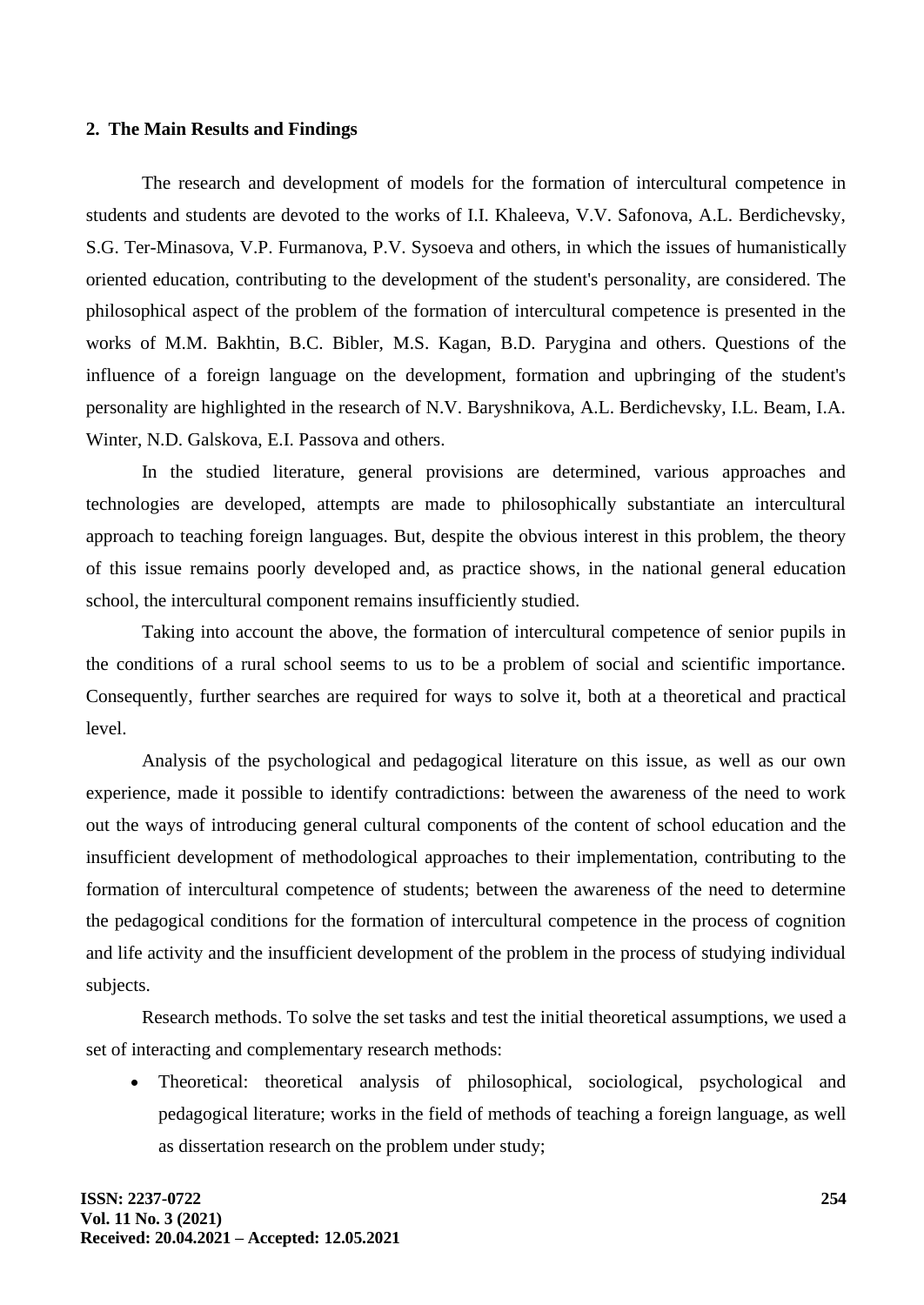• Empirical: questioning to identify the initial level of development of intercultural competence of senior pupils, pedagogical observation, conversations with parents, teachers, schoolchildren; diagnostics, testing; experimental work.

In accordance with the logic of the study, we analyzed the problem under study in foreign and domestic literature, traced significant directions in changing the requirements for high school students and their level of intercultural competence.

The analysis of such a multilevel and multicomponent concept as "intercultural competence" made it possible to identify a number of significant areas that reveal the activity nature of intercultural competence (N.L. Shamne, V.V. Safonova, P.V. Sysoev, A.L. Berdichevsky, N.D. Galskova, I.L. Bim, V.P. Furmanova and others). During the analysis of the literature, the connection between intercultural competence and the concepts of "culture" and "communication" was revealed. Culture is considered as an essential characteristic of a person associated with the human ability to purposefully transform the surrounding world, during which an artificial world of things, symbols, as well as connections and relationships between people is created.

As a definition of the competence-based approach, the definition of O.E. Lebedev was chosen, which satisfies the requirement we have presented of an distrumptality (the possibility of full practical implementation in the process of teaching mathematics, in particular, for the purpose of designing a methodological complex for the formation of key competencies), since it contains an indication of the features of goals principles, content, organization of the educational process and assessment of the results of competence-based education.

We presented two requirements for the list of key competencies: minimality and completeness. By completeness, we mean a wide range of a set of core competencies, which should contain the main qualitatively different competencies required by each graduate. By minimality, we polymount the quantitative limitation of the list. There should not be many key competencies on the list, otherwise the task of their formation will become impossible. Analysis of the eight most popular lists of key competencies, taking into account these requirements, led to the choice of A.V. Khutorsky's list, represented by seven competencies: value-sense, general cultural, educational and cognitive, informational, communicative, social and labor competencies and the competence of personal self-improvement.

The selected list required special detailing, taking into account the peculiarities of the content of the academic discipline "mathematics", since some aspects of specific key competencies cannot be formed in mathematics due to the specifics of its content. For example, it is not possible to purposefully and systematically form in mathematics the experience of activities in the sphere of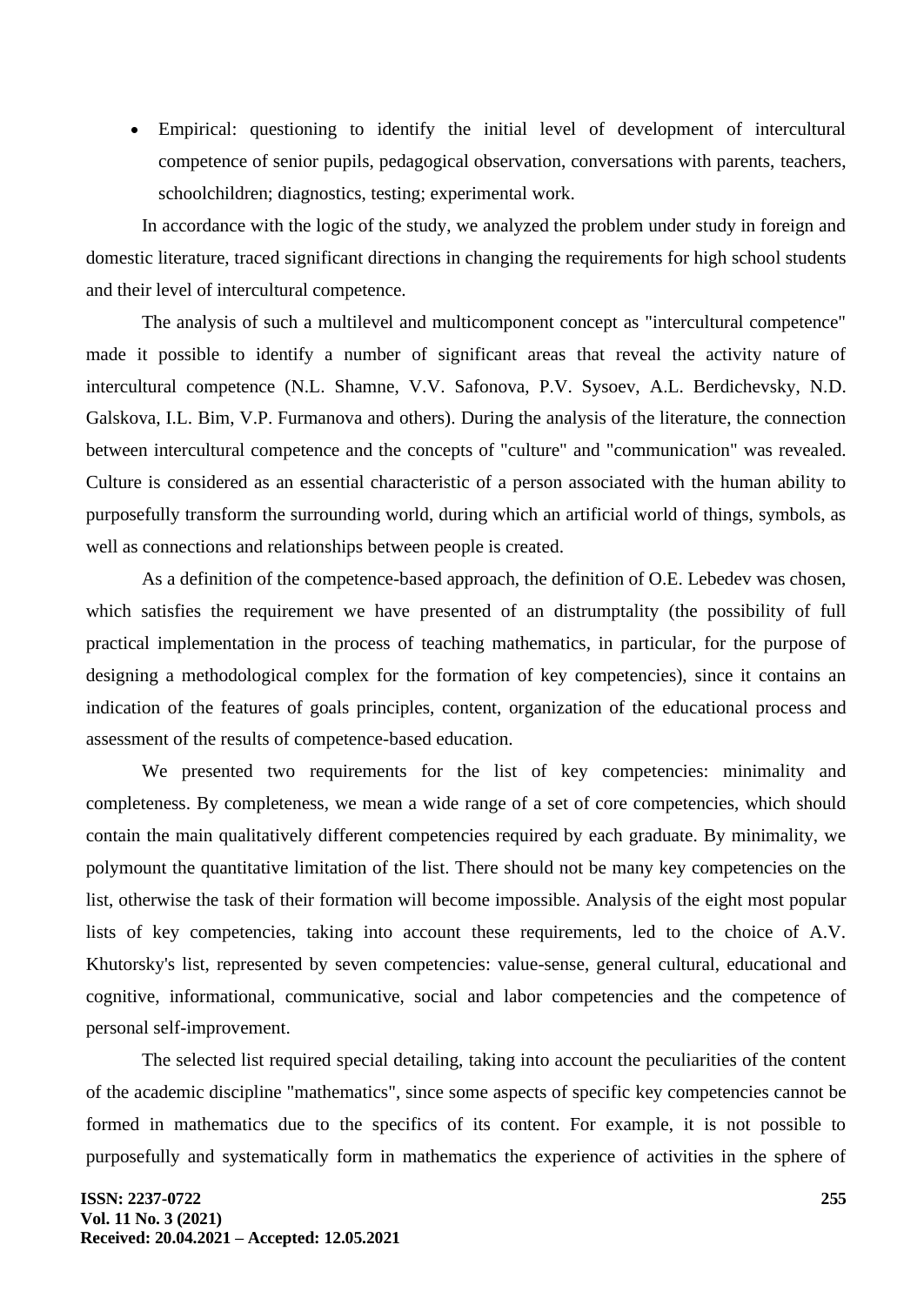"spiritual and moral foundations of the life of individual peoples" (an aspect of general cultural competence). Each of the key competencies was detailed so that it 1) corresponded in essence to the competence in the selected list of A.V. Khutorsky; 2) was suitable for systematic, purposeful formation in teaching mathematics.

The problem of the formation of key competencies within the framework of the academic subject "mathematics" leads to the question of what its content should be, allowing the formation of key competencies while maintaining the level of mathematical training of students, since any content should be subordinated to the goal. The competence-based approach appeared, among other things, due to excessive enthusiasm for the subject component.

Since the modern content of the subject that has developed over a long period allows you to form a fairly high level of mathematical ZUN, there was a need to explore the possibilities, advantages and limitations mathematics in the formation of key competencies. Based on the opinion of scientists (E. Borel, A.G. Mordkovich, Yu. P. Soloviev, V.M. Tikhomirov, V.B. Filippov, A. Ya. Khinchin, A.V. Yastrebov, etc.) educational and developmental value of mathematics, we show that it allows you to form each of the seven key competencies through such specific features as rationality, objectivity, unambiguity, the consistency of the nature of mathematical knowledge, the presence of a special (accurate, concise, perfect) language, a strong practice-oriented focus. Thus, the modern content is adequate to the set goal.

Considering the issue of modern pedagogical technologies, G.K. Selevko managed to identify a whole group of technologies aimed at modernizing and modifying the knowledge system. Expanding the goals of the knowledge-based approach through the formation of key competencies, we compared the target settings of such concepts with the target settings of the competence-based approach. The revealed presence of common goals justifies the possibility of using some well-known pedagogical theories, systems, technologies, created outside the competence-based approach, for the formation of key competencies.

So, a detailed theoretical analysis made it possible to conclude that the content of the subject "mathematics" and a number of approaches, systems with some modifications are adequate to the stated goal - to form key competencies, while maintaining the level of mathematical training of students. However, such influence is spontaneous, unintended by nature. To strengthen it, it is advisable to construct a special methodological comtex - a set of five hierarchically interconnected components: goals, content, methods, forms, teaching aids. We considered it necessary to emphasize also the peculiarities of the organization of the learning process, control, reflection.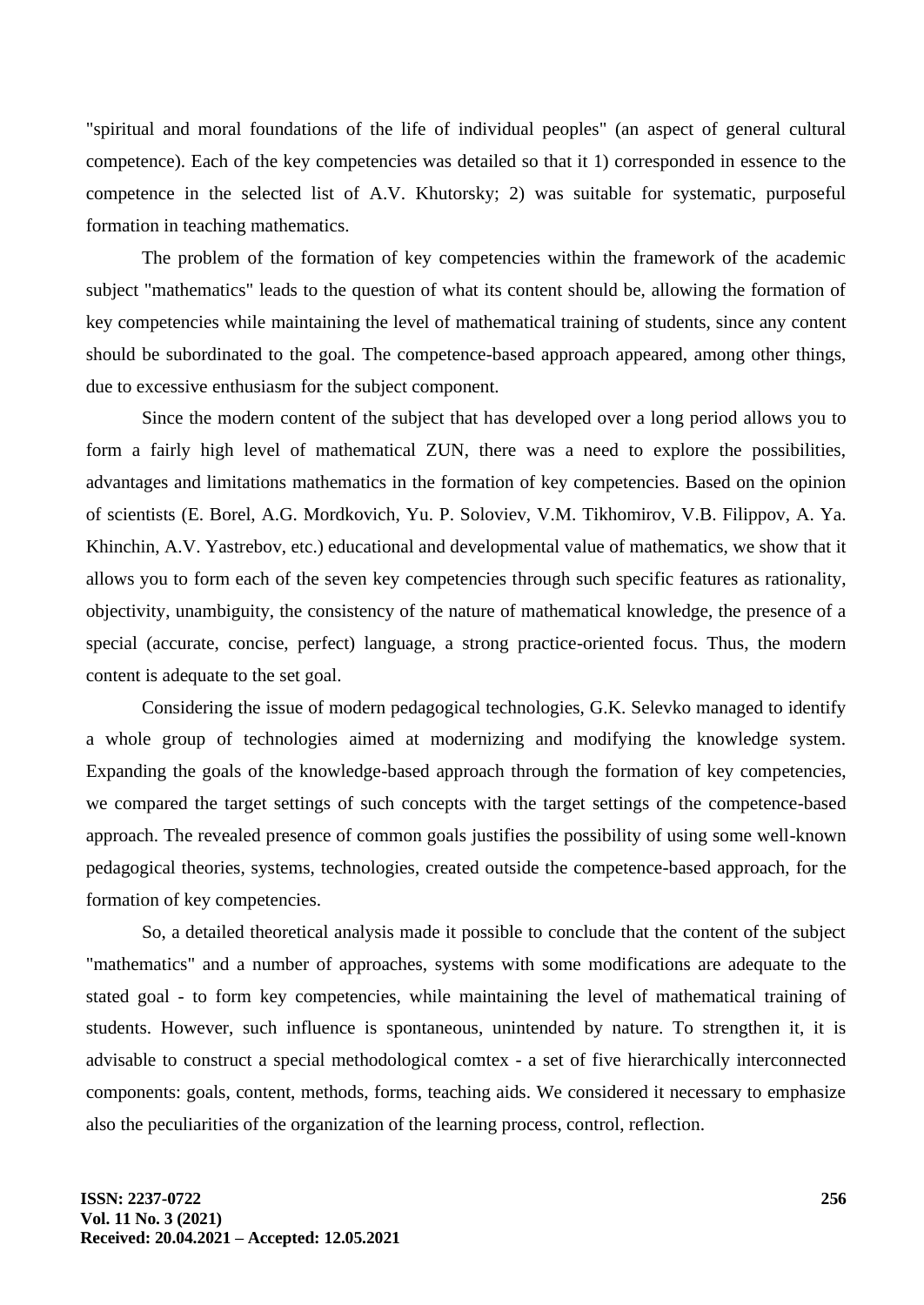After constructing a methodological complex and justifying its effectiveness for the formation of key competencies, methodological materials were developed for its implementation: a textbook, lesson scripts with comments. These materials are deliberately demonstrated in five of the six lines of the school mathematics course, which shows the versatility of the methodological complex: the possibility of its implementation in any topics and sections.

A theoretical analysis of the essence of the concepts of "culture" and "communication" made it possible to see that these concepts are inextricably linked. Analysis the concept of "intercultural communication" presented in the works of modern scientists (E.M. Vereshchagin, V.G. Kostomarov, I.B. Ignatov, V.G. Zinchenko, V.G. Zusman, Z.I. Kyriose, Yu. Ten and others), indicates that intercultural communication can be realized only as a dialogue of cultures, is achievable on the basis of the acquisition of appropriate social skills, including the study of foreign languages, acquaintance with the history and culture of other peoples, mastering the appropriate rules of behavior in different situations, etc. .d. At the same time, it becomes necessary to form the readiness of people to accept other cultures, to develop the qualities necessary for intercultural communication.

The peculiarities of the process of formation of children's readiness for MC are considered in the work through a comparative analysis of the essence of international, multicultural, intercultural education, the concepts of development and formation. The analysis presented in the dissertation made it possible to single out the following components in the structure of the process of formation of children's readiness for MC: the first of them is closely related to motivation, needs, value orientations; the second - with feelings, experiences, emotions; the third - is determined by the knowledge of one's own and someone else's culture, the fourth - indicates the personal qualities necessary for intercultural interaction; the fifth is presented as activity, behavioral, due to human activity, experience of intercultural communication.

The data of the final diagnostics show different dynamics of the considered parameters of intercultural communication of children in the experimental and control groups. The analysis of the data obtained confirmed that there were significant positive changes in the level of children's readiness for MC in the experimental groups due to the introduction of the complex of organizational and pedagogical conditions proposed in the dissertation into the educational process of additional education. Mathematical processing of the data and their correlation analysis showed a direct and rather close correlation between the studied features.

Communication and communication are an essential part of human life, and therefore a part of culture. In our research, we rely on E. Hall's assertion that culture is communication, and communication is culture. Based on this interpretation, many Western scholars figuratively depict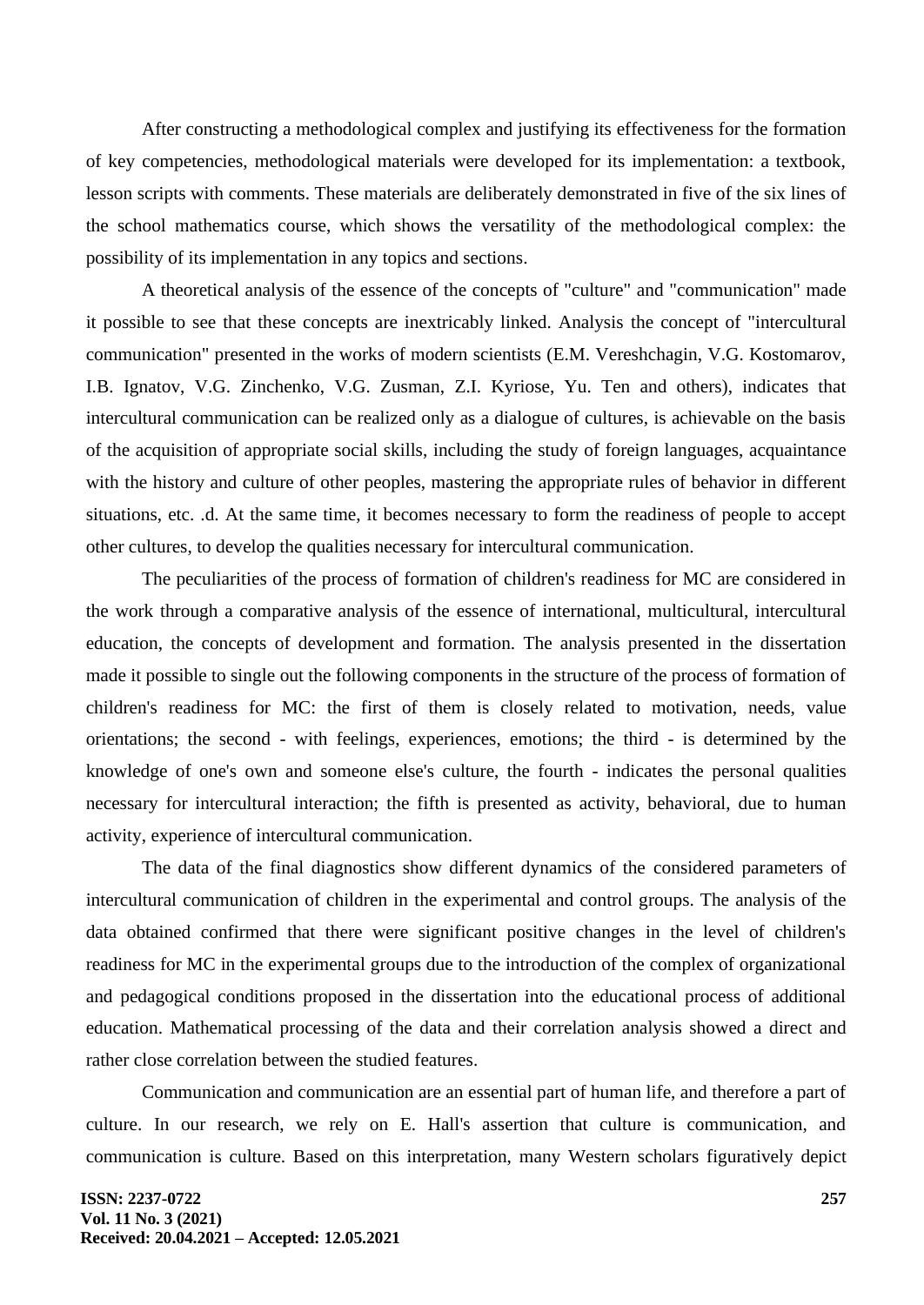culture as an iceberg based on cultural values and norms, and its top is individual human behavior, based primarily on communication with people. Accordingly, our approach is based on the fact that "communication" and "communication" are synonymous terms.

By intercultural competence, we mean the student's psychological readiness for communication (interest, motive, lack of fear of the language barrier) and a certain level of proficiency in speech skills, language material and, most importantly, the necessary amount of sociocultural knowledge about the country of the target language. The main areas of this competence are cognitive, pragmatic and motivational. In the cognitive sphere, the goal is to obtain information about other cultures, while it is necessary to refer not only to the culture of the country of the target language, but also to the culture of other countries. A pragmatic goal involves the acquisition of practical skills necessary for intercultural communication. In terms of motivation, this is the formation of such an attitude in the student, which presupposes openness. tolerance and respect for the culture of other people, excludes prejudices, stereotypes and discrimination.

According to the psychological-age periodization of the development of children (I.S. Kon, V.A. Krutetsky, R.S. Nemov, Jean Piaget, D.I. Feldshtein, D.B. Elkonin) in the context of the problem under study, we considered the age parameters of students , which made it possible, on the one hand, to substantiate the sensitive period of the formation of intercultural competence of students, on the other, psychological grounds for the establishment of age norms in the intellectual and personal development of students in the process of tracking work results. In accordance with this, we have identified two stages of the formation of intercultural competence of students: 1) the stage of assimilation of tasks, motives, norms of intercultural competence and the motivational need for it, to which students of 14-15 years old are predisposed (grades 8-9); 2) the stage of practical assimilation of specific methods of action in the field of intercultural education and the formation of operational and technical possibilities of its application - students aged 16-17.

The model developed and tested in the course of experimental work includes many elements: the main forming factors implemented during the main educational time and including educational material built on the integration of courses of national-regional and studied culture, pedagogical technologies of personality-oriented and project-modular training, general pedagogical influence and the learning ability of students, considered as a field of practical activity, in accordance with the theoretically mastered attitudes of intercultural competence.

The question of approaches to the definition of the formed ™ intercultural competence of students was developed by us on the basis of the works of A.I. Kochetova, B.T. Likhachev, A.S. Sidenko and others, the study of which made it possible to single out the following criteria: training,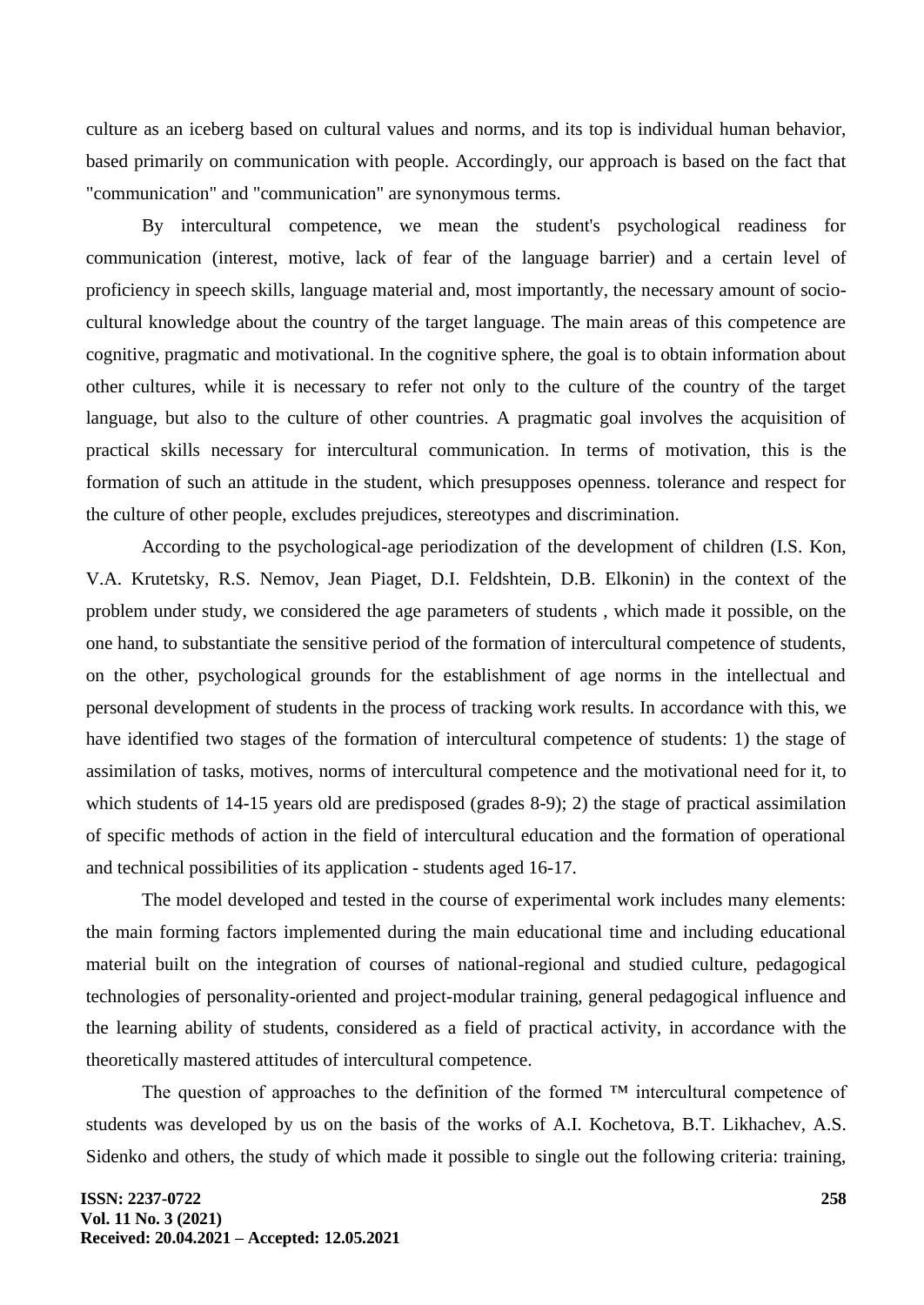understood as the ability to dialectically comprehend the historical past and reality; upbringing of the spiritual and moral qualities of students, manifested in action, activity, deed; tolerant emotional-value system, manifested in the comprehension of life, social activity, emotional-volitional social purposefulness, activity orientation of the individual.

### **3. Conclusion**

Thus, using the example of the implementation of the content and mechanisms of the pedagogical model developed by us for the formation of intercultural competence, we can conclude that intercultural learning, with a targeted impact and influence on students, has real opportunities and the necessary educational and educational tools for the formation of intercultural competence of high school students in a rural school. The main method of tracking the effectiveness of the pedagogical experiment on the formation of intercultural competence of students were diagnostic sections: ascertaining, intermediate and final, carried out:

- At the beginning of the experiment at the 9th grade level,
- In the middle of the experiment at the 10th grade level,
- At the end of the experiment at the 11th grade level.

The results of the experimental work give grounds to conclude that the organizational and pedagogical conditions implemented in the experimental group contribute to an increase in the effectiveness of the process of forming children's readiness for MC. The problematic field of the topic touched upon by the author is very extensive and has many directions for further research. In particular, it is necessary to clarify and develop the problems of scientific and methodological provision of the process of formation of children's readiness for MC, to conduct a special study on the problems of the development of intercultural competence, the formation of tolerance of pupils in the framework of MC by means of additional education, etc.

#### **References**

Ziyomuhammedova B., Abdullaeva SH. *"Pedagogy" "National Encyclopedia of Uzbekistan"* Publishing House. T. 2000.

Sayidahmedov N.S. *New pedagogical technologies.* - Tashkent, Finance, 2003.

Zueva, M.L. The effectiveness of using the problematic approach for the formation of key educational competencies [Text]. ML Zueva. *Yaroslavl Pedagogical Bulletin.* - 2007. 2(51). S36-47.